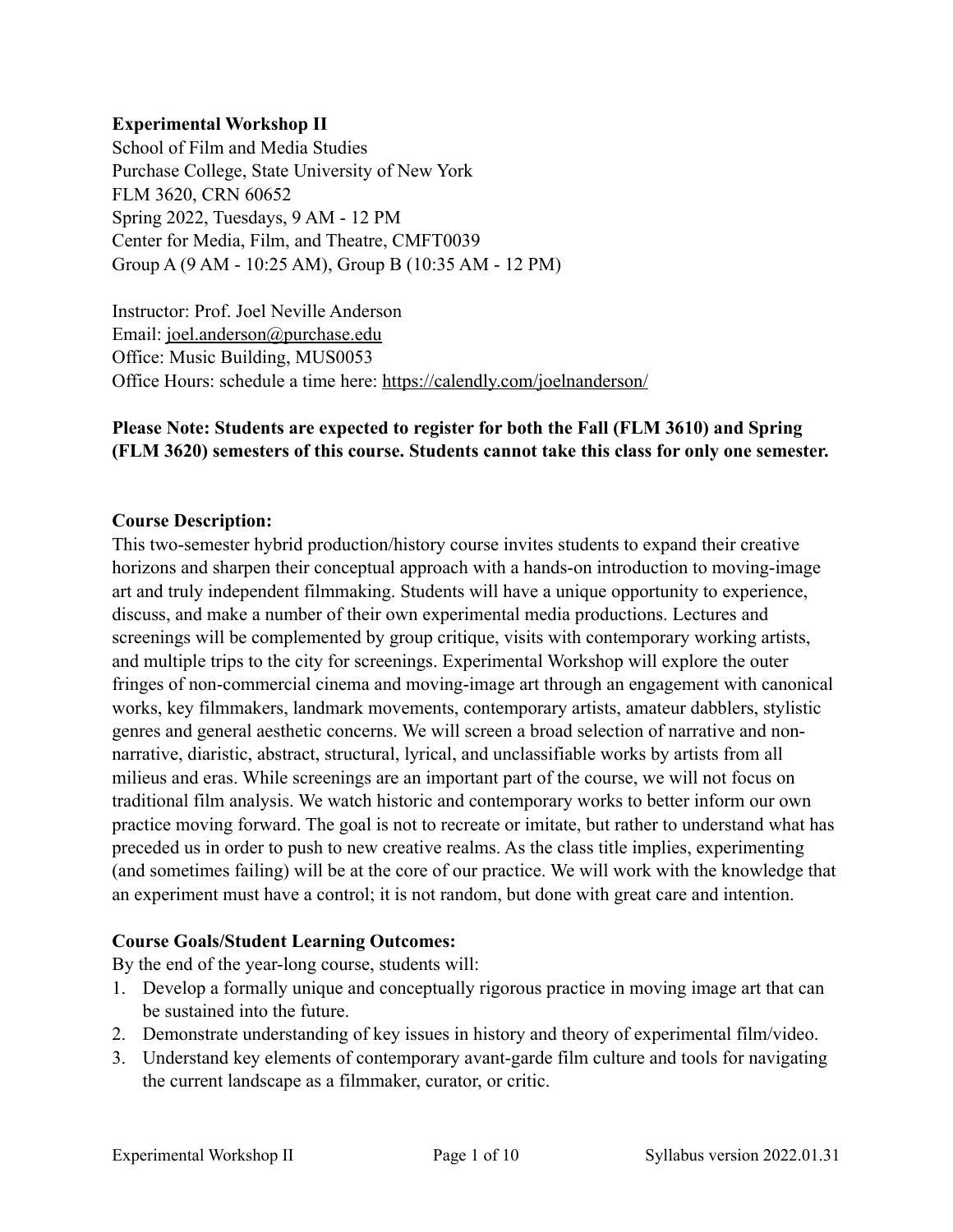### **Reading and Viewing Assignments:**

Readings will be posted on Moodle as PDFs. Films/videos assigned for viewing outside class will be available via online streaming (using the library website or other platforms freely accessible to students), as specified by the instructor. (Whatever devices you choose to use to watch films/videos outside of class, I encourage you to do so in an environment free of distractions so you may concentrate on the creators' work.) Texts, film/video pieces, and exhibitions offered on a weekly basis as "Recommended" sources are optional and meant for students with a particular interest in the topic, possibly for later reference as part of their future research and creative work.

## **Off-Campus Screenings:**

This class is actively engaged with contemporary experimental moving image production and as such students will be expected to attend cinematic events, screenings, and exhibitions outside of class time, whether conducted virtually or in-person. Often these events will correlate directly with our classwork, in-class conversations and screenings, and the work of visiting artists. Seeing contemporary work in context greatly enriches this course and participation is mandatory. Plan and budget accordingly.

### **Discussion Platform:**

Students will be periodically required to respond to the assigned viewing and reading material while reflecting on your own creative process, analyzing the form and content of given cinematic works. Your posts to Moodle should be informal, offering thoughtful observations and questions (300 words minimum) based on a prompt question by the day of class. The following day, students are required to post a response to a classmate's post with further analysis (100 words minimum). Each written response should directly address at least one viewing or reading for the week, and must be constructive and respectful. Students will also be required to post at least one recommendation of a moving image artist they are inspired by that is not on the syllabus (linking to a reading or viewing resource that introduces their work to the class) over the course of the semester. (Students are encouraged to comment on these additional contributions with constructive responses, but are not required). *The first post to Moodle is due by 9 AM on the day of class, and the second post is due by 9 AM two days after class.*

### **Film/Video Projects:**

This two semester course culminates in students' production of their Experimental Workshop Thesis Project. In developing our practice and preparing for that goal, students will create a number of short-term projects or exercises based on a set of controls offered by the instructor. The syllabus notes when these projects will be introduced/assigned, as well as when they are due to be screened in class. Please ask the instructor any questions regarding the process of completing your project on the day they are assigned, during office hours and scheduled meetings, or via email. On the due date, please come prepared with your project available as a private online streaming (Vimeo, YouTube, etc.) or download link (WeTransfer, Dropbox, etc.) with appropriate passwords, or optionally for in-person screenings available on an external hard drive. (In the case of a download link, please provide to the instructor several hours in advance in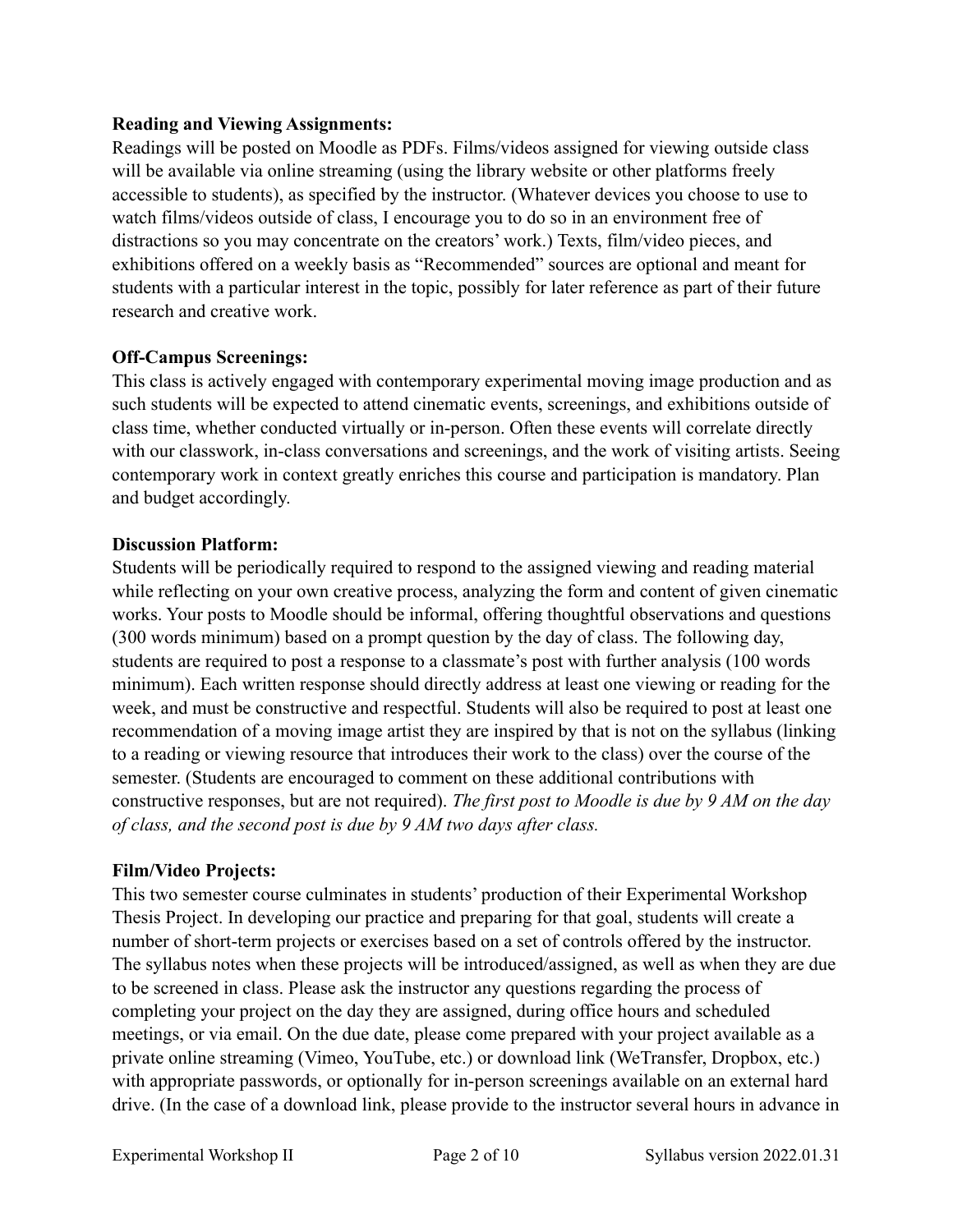order to allow for download time.) If you foresee any time delay due to file transfer or another technical process, please let the instructor know before class begins so that any necessary adjustments in screening order can be made.

## **Creative projects will be graded according to the following criteria:**

- Concept: Evidence of the thoughtful conceptualization of an idea and your realization of that idea in the work. The multi-layered, nuanced, and surprising moments in your work will be evidence of your thoughtful approach, as well as production materials such as sketches and notes, which can be shown additionally, however, it is the work itself that matters the most.
- Risk: Evidence that you attempted to synthesize some of the new ideas discussed in class and incorporate them into your work in a way that pushes the limits of what you already know. In order to grow as artists we must feel discomfort at times. It is important to see in your work, evidence that you are attempting to reach beyond what you feel like you already master, both technically and conceptually.
- Rigor: The project should be put together with intention and care. Going through the motions or throwing things together is not sufficient. With each assignment it is your task to discover the thing you want to say and say it completely and coherently, even if you do not understand what you mean at the time. This thought must be fully executed for us to try to read your work.

### **Grading:**

Participation: 25% of final grade Discussion Platform Contributions & In-Class Presentations: 25% Film/Video projects: 50%

## **Policies and Guidelines:**

- Respecting Yourself and Others: You are expected to treat others in the class with respect. This means listening to their words and choosing your own with care. Students violating this policy will be dismissed from class.
- Preparation and Participation: Approximately two to three hours of screening material, in addition to one to two articles or book chapters will be assigned each week for students to watch and read outside class. Students are expected to review the material in detail, and come prepared to participate in discussion. Your thoughts are valuable to me and your fellow students. Students are responsible for all assignments, even if they are absent, unless otherwise discussed.
- Attendance: Your attendance at each class is mandatory. Be sure to sign the attendance sheet. A single absence will be excused without question, however repeated absences will result in a lowered letter grade: 2 will result in a B as a maximum possible grade, 3 in a C, and 4 absences will result in automatic failure of the course. Arriving to class after the start time on two occasions will be recorded as one absence. Arriving more than 20 minutes after the start time will be considered an absence. Excusing absences will require consultation with the instructor and may require documentation, such as a doctor's note following a medical visit. If you do miss class, please also check with the instructor or your peers to catch up on assignments and handouts—this will be your responsibility.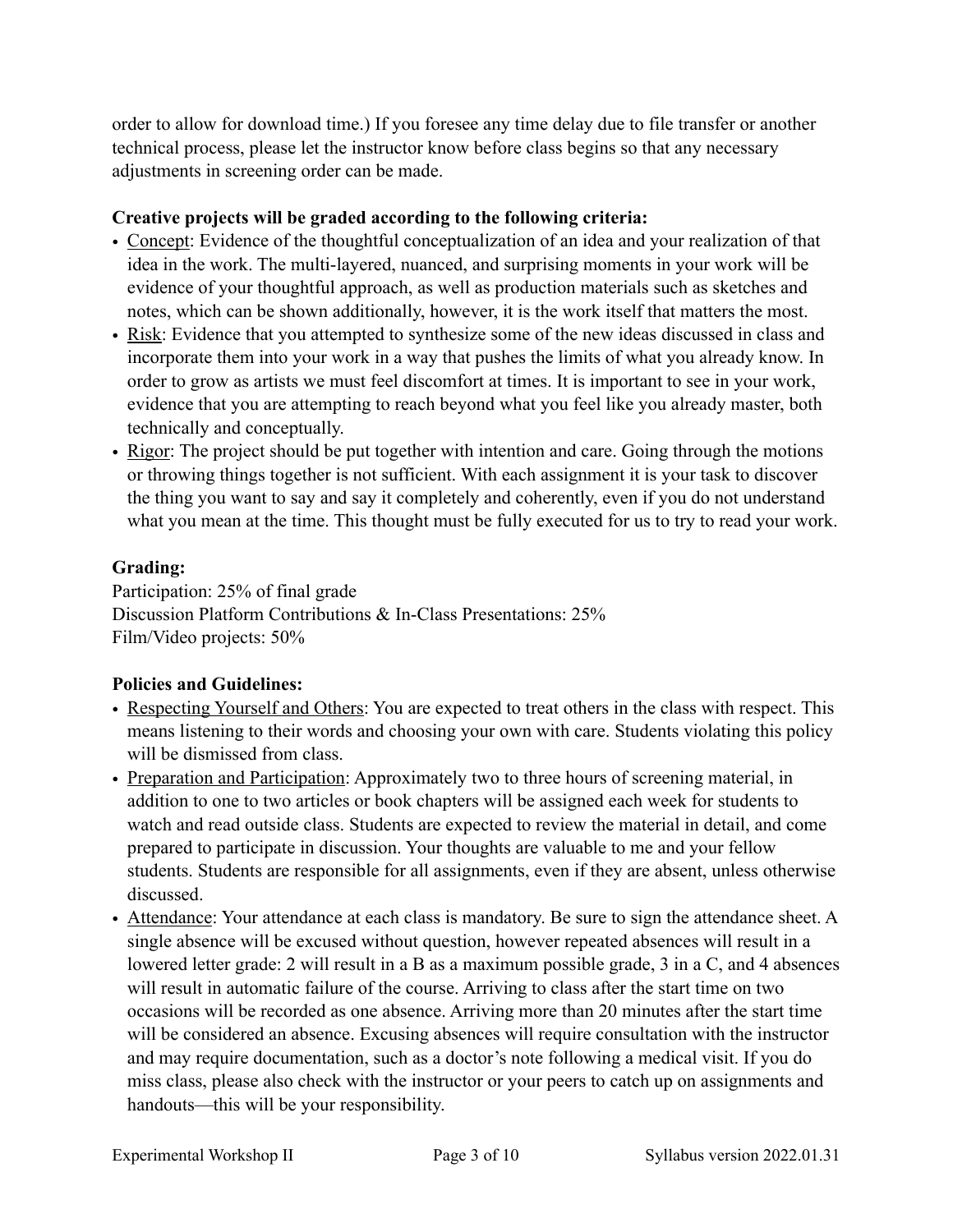- Breaks: There will generally be a short break during class. Returning after the class resumes will count as a late arrival. Please only leave the class outside of this set break time in case of emergencies. It is not necessary to ask for the instructor's permission, but please return within five minutes, and do not leave more than once. Inform the instructor at the start of the semester if you require an accommodation.
- Email Correspondence: Please check your university email regularly for announcements and updates to the syllabus and assignments.
- Moodle: Moodle will be an important resource for this class, and students should check it regularly for announcements.
- Instructor Delay: In rare instances, the instructor may be delayed arriving to class due to an emergency. If the instructor has not arrived by the time class is scheduled to start, students must wait a minimum of thirty minutes for the instructor's arrival before leaving. In the event that the instructor will miss class entirely, students will be contacted in advance via email or a sign will be posted at the classroom.
- Food and Drinks: The Center for Media, Film, and Theatre and Music Building facilities have strict rules regarding food and drink due to the sensitivity of technology. You may eat a snack outside the building during the break, though please note there will not be time to run and purchase a snack outside the classroom building during break. Please prepare accordingly. Students violating this policy will be dismissed from class.
- Classroom Technology: Please bring a notebook and pen or pencil to class. Laptops, tablets, and mobile phones are not to be used once class has begun. Laptops or tablets may be used during class presentations.
- Notes on Zoom Usage in Case of Virtual Sessions:
	- Remain engaged during lectures and discussions conducted via the Zoom video chat platform, and keep your webcam on as much as your situation permits.
	- When attending class via Zoom, please do your best to contribute to a positive and accepting learning environment. As much as possible, create a dedicated space for class time, with ample light. Find a comfortable position and physical posture, feel free to use a virtual background, and use your own best judgment regarding attire, etc.
	- Be prepared to take notes, whether using a desktop app or a notebook and pen/pencil.
	- Do not become distracted by other desktop windows or electronic devices. Please keep mobile phones in a separate location or ensure they are turned off.
	- Please adjust how your name displays on the Zoom interface to reflect how you would like to be addressed (including for example your preferred pronouns).
	- Keep track of your Zoom meeting links and passwords. It's helpful to store links in a calendar application with each class or meeting entered into the correct day/time.
	- If you encounter any issues with internet connectivity or computer performance, please quit any unnecessary applications or temporarily mute your webcam.
	- Please contact the instructor if you have any issues regarding access to the internet or a reliable computer in order to find a solution in coordination with Campus Technology Services (CTS):<https://www.purchase.edu/offices/cts/>
	- If any difficulties arise, don't hesitate to inform the instructor in order to discuss potential accommodations. We'll figure it out together.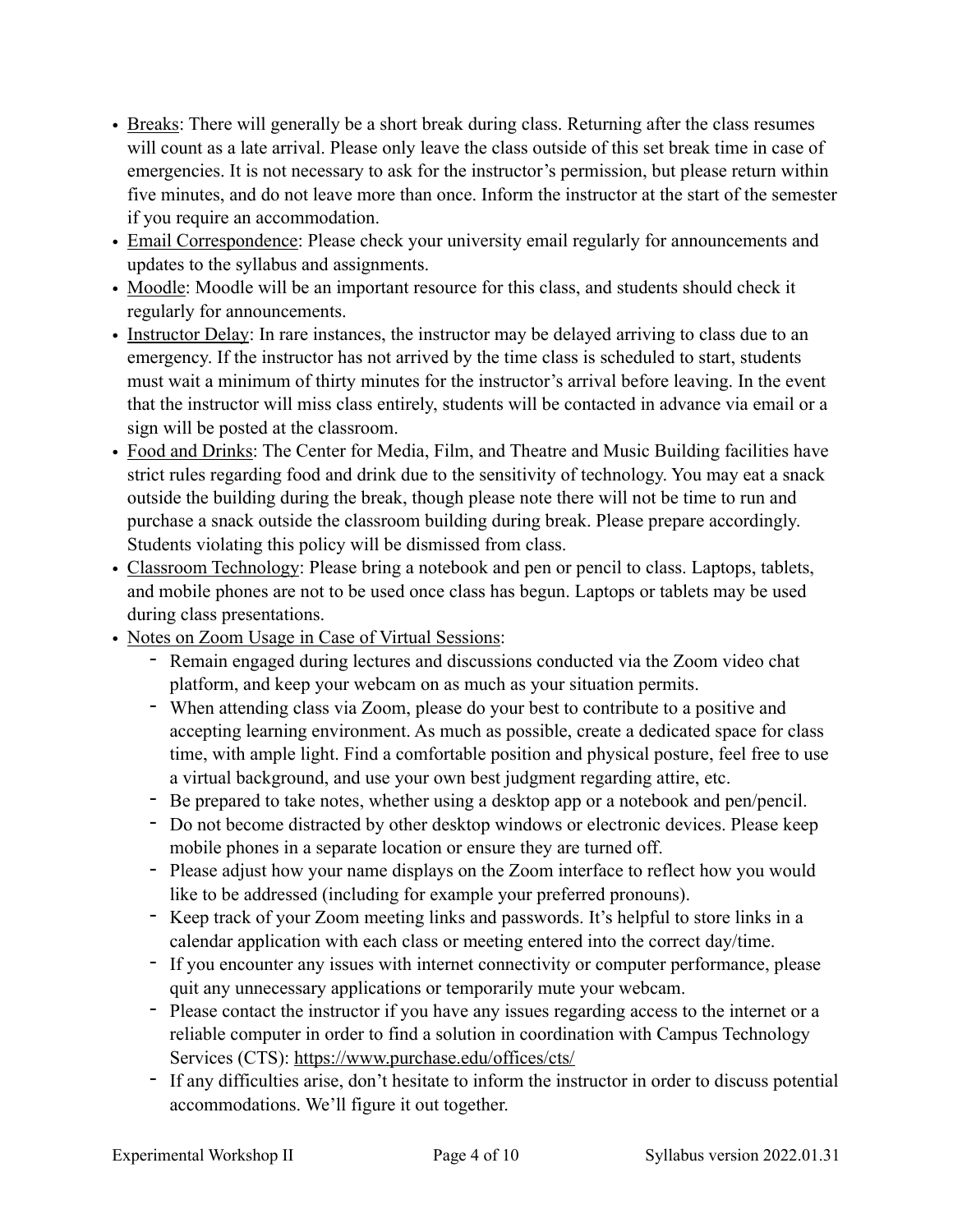### **Academic Integrity Policy:**

The Purchase College academic integrity policy explicitly forbids cheating, plagiarism, and other forms of academic dishonesty. Plagiarism is the appropriation or imitation of the language, ideas, and/or thoughts of another person and the representation of them as one's own original work. Students are responsible for familiarizing themselves with the definition of plagiarism and the acceptable methods of attribution. These are serious matters and you need to be aware of what is and is not permissible. See [https://www.purchase.edu/offices/community-standards/student-code](https://www.purchase.edu/offices/community-standards/student-code-of-conduct/section-a-academic-integrity/index.php)[of-conduct/section-a-academic-integrity/index.php](https://www.purchase.edu/offices/community-standards/student-code-of-conduct/section-a-academic-integrity/index.php) and related links for more information.

## **Tutoring Support:**

All students at Purchase College can take advantage of tutoring services in the Learning Center. These are free peer-to-peer tutoring sessions in a variety of subjects and in writing across the disciplines. I encourage you to take advantage of this service to help you excel in this class, as well as your other courses. Please visit the Learning Center website for more information: [https://www.purchase.edu/offices/learning-center/.](https://www.purchase.edu/offices/learning-center/)

## **Community Health During COVID-19:**

To ensure that each of us has a healthy and safe learning experience, all students are required to remain informed and follow Purchase College Policy and/or any departmental, local, state, or federal laws, rules, or regulations for attending classes on campus and in a remote learning environment. Within courses that involve in-person contact, all students, faculty members, staff, and visitors are required to adhere to the expectations outlined on the College's COVID-19 website ([https://www.purchase.edu/covid-19-updates-and-plans/\)](https://www.purchase.edu/covid-19-updates-and-plans/). Failure to comply with requirements (e.g. wearing masks, maintaining social distancing where applicable) will result in the request to leave the classroom for that in-person class session. Students may also be referred to the Office of Community Standards [\(https://www.purchase.edu/offices/community](https://www.purchase.edu/offices/community-standards/)[standards/\)](https://www.purchase.edu/offices/community-standards/). Do not enter campus buildings if you test positive for or are experiencing any symptoms of COVID-19. Contact your faculty and Health Services ([https://www.purchase.edu/](https://www.purchase.edu/offices/health-services/index.php) [offices/health-services/index.php\)](https://www.purchase.edu/offices/health-services/index.php) if you need to miss class because of COVID-19 symptoms or a positive COVID-19 test result. The conservatory/school will address on a case by case basis student absences due to COVID-19, while awaiting test results, or during quarantine.

### **Accessibility:**

It is my goal that this class be an accessible and welcoming experience for all students, including those with disabilities. You are welcome to talk to me at any point in the semester about course design concerns, but it is always best if we can talk as soon as possible about the need for any modifications. The Office of Disability Resources collaborates directly with students who identify documented disabilities to create accommodation plans, including testing accommodations, in order for students to access course content and validly demonstrate learning. For those students who may require accommodations, please call or email the Office of Disability Resources, (914) 251-6035, odr@purchase.edu, [www.purchase.edu/odr.](http://www.purchase.edu/odr)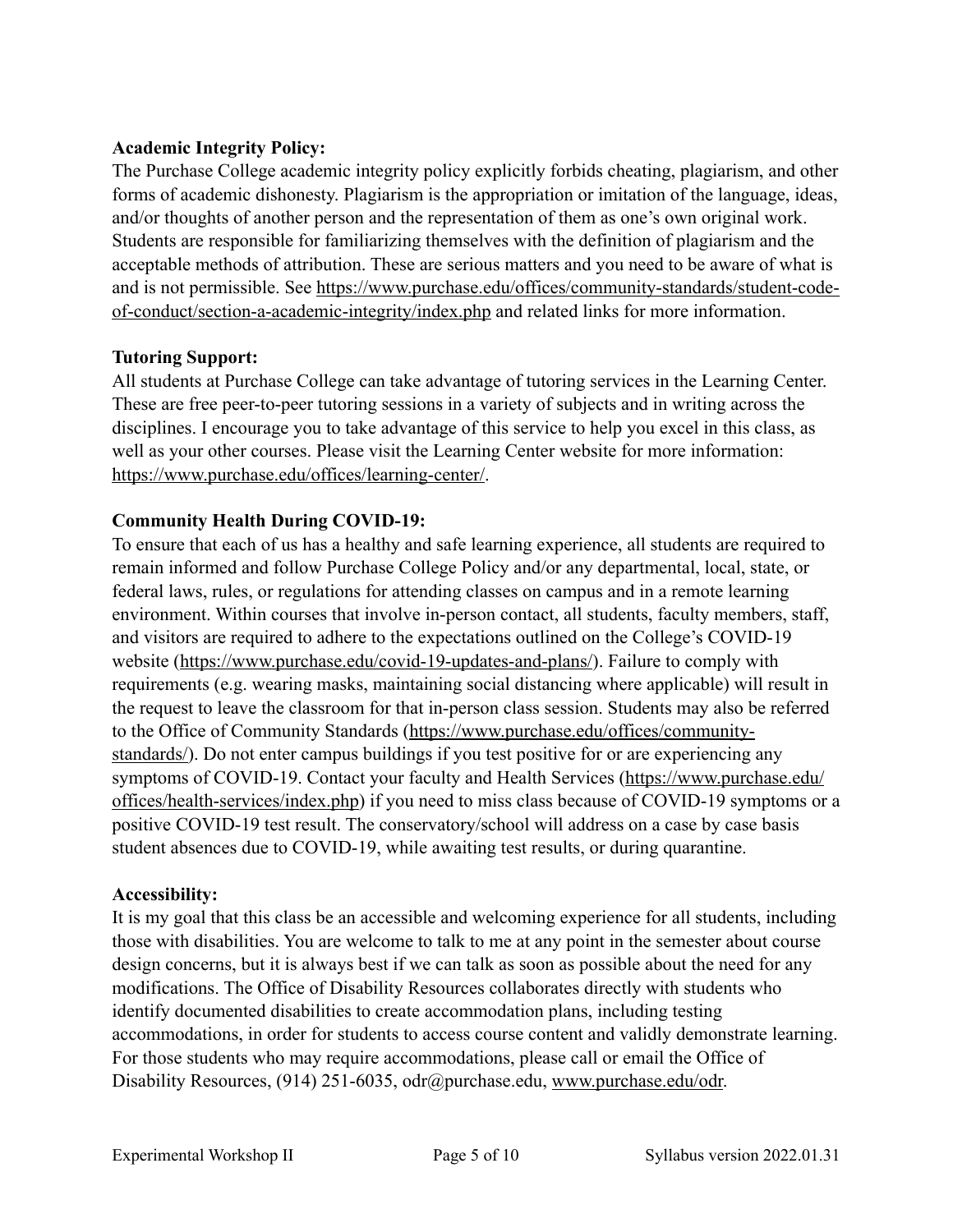## **Counseling:**

Help is available at the Counseling Center on campus for difficulties with emotional wellbeing and psychological functioning. If distress is interfering in relationships, academics, work, or daily life, confidential support can be had right away. Contact the Counseling Center at (914) 251-6390 or [COU.counseling.center@purchase.edu](mailto:COU.counseling.center@purchase.edu) on M-F, 9 AM - 5 PM. The Counseling Center's website lists after hours emergency resources for mental health crises, sexual assault or interpersonal violence emergencies (Campus Advocacy Services), self-help, and additional coping resources. [https://www.purchase.edu/counseling-center.](https://www.purchase.edu/counseling-center)

#### **Religious Accommodations:**

If you require academic accommodations for a religious observance, please speak with me as soon as possible to consider a reasonable modification.

### **Course Schedule:**

(Note: all readings/screenings should be completed *before* the class for which they are assigned)

## **Week 1 (February 1): Semester Overview: Modes and Sites of the Avant-garde**

Class format: In-person on campus. Group A (9 AM - 10:25 AM), Group B (10:35 AM - 12 PM). In-class screening: Miko Revereza.

Read following screening: Jordon Cronk, "Interview: Miko Revereza," *Film Comment*, April 18, 2019.

**\* Review Thesis Project Timeline, Film Production Safety Guidelines including COVID-19 (and project approval process), introduction of Conceptual Bibliography**

**\* Introduction of Project #1: "Fine Cut / Redux"**

**\* Schedule individual meetings for Thesis Project planning and Project #1: "Fine Cut / Redux" to be held before next class: <https://calendly.com/joelnanderson/>**

## **Week 2 (February 8): Beyond Story / Project Check-Ins**

Class format: In-person on campus. Group A (9 AM - 10:25 AM), Group B (10:35 AM - 12 PM). Read by today: Alexandra Juhasz and Alisa Lebow, "Beyond Story: an Online, Community-Based Manifesto," *World Records* 2 (2018); Scott MacDonald, *Avant-Doc: Intersections of Documentary and Avant-Garde Cinema* (Oxford: Oxford University Press, 2014), excerpt. Watch by today: *No Data Plan* (Miko Revereza, 2019).

Watch at least two of the following by today: *The Body Beautiful* (Ngozi Onwurah, 1991); *Oxhide II* ("Niu Pi II," Jiayin Liu, 2009); *Fainting Spells* (Sky Hopinka, 2018).

Recommended reading: Gwendolyn Audrey Foster, *Women Filmmakers of the African & Asian Diaspora: Decolonizing the Gaze, Locating Subjectivity* (Carbondale, IL: Southern Illinois University Press, 1997), excerpts; Kiki Tianqi Yu, "Toward a Communicative Practice: Female First-Person Documentary in Twenty-first Century China," in *China's iGeneration: Cinema and Moving Image Culture for the Twenty-First Century*, ed. Matthew D. Johnson, Keith B. Wagner, Kiki Tianqi Yu, and Luke Vulpiani (New York: Bloomsbury, 2014), 23-43; Almudena Escobar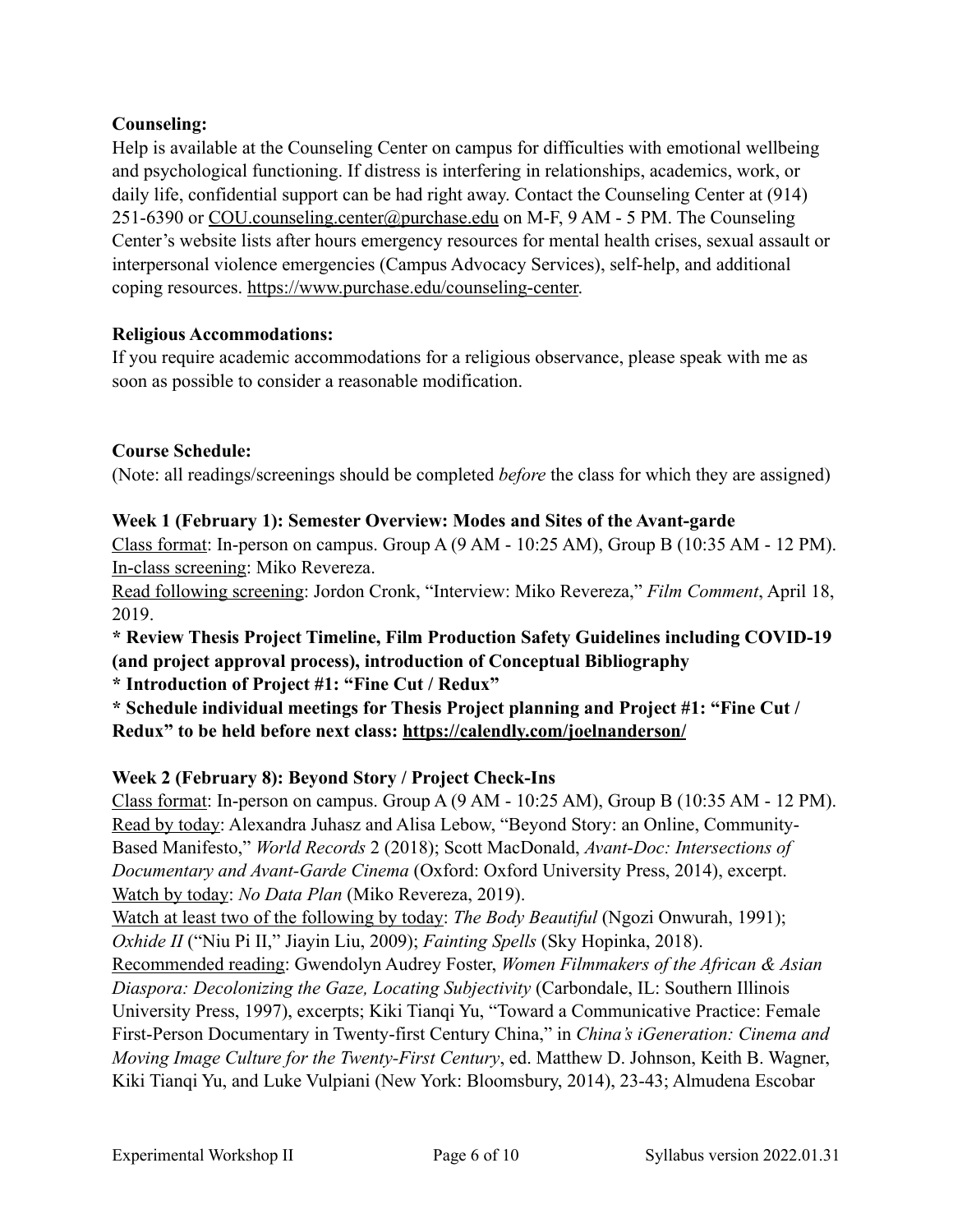López, "Ethnopoetics of Reality: The Work of Sky Hopinka," *Afterimage: The Journal of Media Arts and Cultural Criticism* 45, no 5 & 7 (September 2017): 27-31.

**\* Individual meetings for Thesis Project planning and Project #1: "Fine Cut / Redux" throughout day Monday before class (scheduled prior week).**

*\* Note: The Film Store, Film Minor Store, and CTS will have a limited amount of equipment rentals throughout the semester. Plan ahead in order to share resources with other students working on their projects. The Film Store has assigned the following production schedule for Film BFA students: Seniors (Nov. 15 - Jan. 24), Juniors (Dec. 6 - Feb. 14), and other majors' production schedules will impact the Film Minor Store and CTS's availability.*

## **Week 3 (February 15): Structuring Vision**

Class format: In-person on campus. Group A (9 AM - 10:25 AM), Group B (10:35 AM - 12 PM). Read by today: Adrian Martin, "The Beauty and a Beast," *Transit*, April 11, 2013; Christopher Pavsek, "*Leviathan* and the Experience of Sensory Ethnography," *Visual Anthropology Review* 31, no. 1 (2015): 4-11.

Watch by today: *Leviathan* (Lucien Castaing-Taylor and Véréna Paravel, 2012).

**\* Film Festival Submissions Workshop, Project #1: "Fine Cut / Redux" check-in \* Discussion Platform: First post due today (9 AM), response post due within two days (Thursday, 9 AM)**

*Optional:* **Cenote** *(Kaori Oda, 2019) screening in Cinema Studies Screening Series on Thursday, February 17, 7 PM, CMFT 0065*

## **Week 4 (February 22): Thesis Project Workshop**

Class format: In-person on campus. Group A (9 AM - 10:25 AM), Group B (10:35 AM - 12 PM). Read by today: Aiko Masubuchi, "Toward a Common Tenderness: An Interview with Kaori Oda," *MUBI Notebook*, March 17, 2020.

Watch by today: *Cenote* (Kaori Oda, 2019).

**\* Thesis Project Workshop: Prepare updated proposal materials: budget, timeline, and personalized planning documents tailored to formal needs of your project (script, shot list, storyboard, diagram, etc. approved by instructor) as well as Conceptual Bibliography, and an assembly or rough rough cut if ready.**

**\* Schedule Experimental Workshop Exhibition planning session outside of class time and set up shared brainstorm document (details to be determined collectively, based on student organizing)**

## **Week 5 (March 1): Assemblies and Assembly**

Class format: In-person on campus. Group A (9 AM - 10:25 AM), Group B (10:35 AM - 12 PM). Watch by today: *Toward a Common Tenderness* (Kaori Oda, 2017).

Read by today: Laura U. Marks, "The Ethical Presenter: Or How to Have Good Arguments over Dinner," *The Moving Image: The Journal of the Association of Moving Image Archivists* 4, no. 1 (Spring 2004): 34-47; Interview with Ian White by Siri Peyer and Wolf Schmelter, "Issue 3: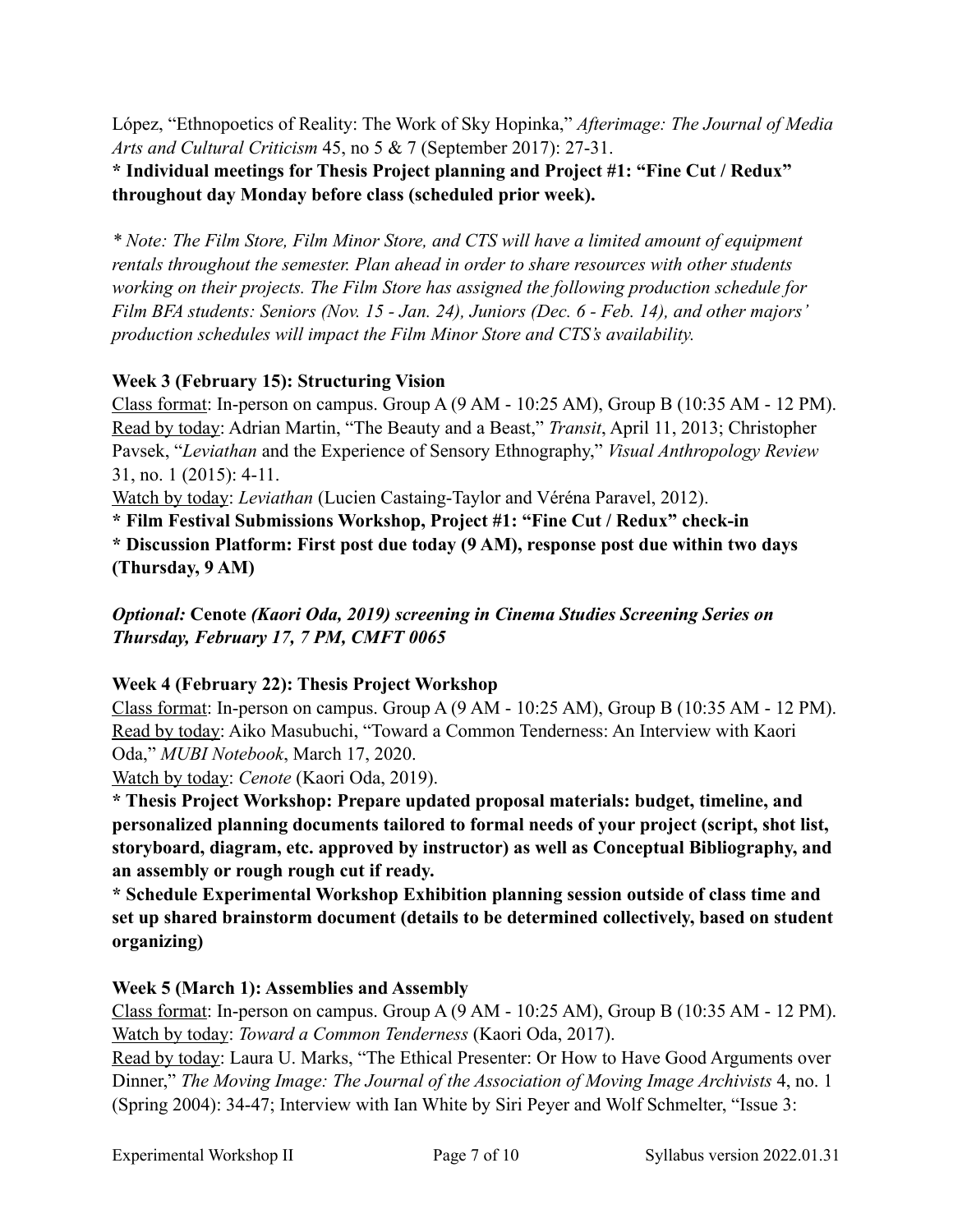Curating Film," *OnCurating.org* (2009); Genevieve Yue, "Kitchen Sink Cinema: Artist-Run Film Laboratories," *Film Comment*, March 30, 2015.

**\* Watch and critique: Project #1: "Fine Cut / Redux"**

**\* Introduction of Project #2: "Curatorial Lab"**

**\* Introduction of Project #3: "First Person"**

**\* Schedule individual meetings to address Project #1: "Fine Cut / Redux" feedback, Thesis Project (bring an assembly or rough rough cut), and planning for Project #2: "Curatorial Lab" and Project #3: "First Person" to be held before next class: [https://calendly.com/](https://calendly.com/joelnanderson/) [joelnanderson/](https://calendly.com/joelnanderson/) (Set up two sequential 20 minute meetings.)**

## **Week 6 (March 8): Cinema as Essay**

Class format: In-person on campus. Group A (9 AM - 10:25 AM), Group B (10:35 AM - 12 PM). Read by today: Harun Farocki selections; Nora M. Alter and Timothy Corrigan, *Essays on the Essay Film* (excerpts).

Watch by today: Harun Farocki, Jonas Mekas, the Otolith Group, Jem Cohen, Lynn Hershman Leeson, Su Friedrich.

**\* Discussion Platform: First post due today (9 AM), response post due within two days (Thursday, 9 AM)**

**\* Individual meetings to address Project #1: "Fine Cut / Redux" feedback, Thesis Project (bring an assembly or rough rough cut), and planning for Project #2: "Curatorial Lab" and Project #3: "First Person" throughout day Monday before class. (Two sequential 20 minute meetings scheduled prior week.)**

*Optional: Selection of Tara Najd Ahmadi's films screening with Harun Farocki's work in Cinema Studies Screening Series on Thursday, March 10, 7 PM, CMFT 0065*

## **Week 7 (March 15): Tara Najd Ahmadi Guest Filmmaker Visit**

Class format: Online, synchronous via Zoom (link provided via email). Groups A and B together 9 AM - 12 PM.

Read by today: Linda Nochlin, "Why Have There Been No Great Women Artists?"; Laura Rascaroli, *How the Essay Film Thinks* (2017) excerpt: "Introduction—Openings; Thinking Cinema."

Watch by today: *An Art Historian's Recipe* (Tara Najd Ahmadi, 2022); *Productive Frustration* (Najd Ahmadi, 2016); *A Week with Azar* (Najd Ahmadi, 2018).

### **Week 8 (March 22): Maker-Programmer-Critic Approaches**

Class format: Online, synchronous via Zoom (link provided via email). Groups A and B together 9 AM - 12 PM.

**\* Presentation: Project #2: "Curatorial Lab"**

## **\* Experimental Workshop Exhibition planning session (details to be determined collectively, based on student organizing)**

### **Week 9 (March 29): Rough Cuts**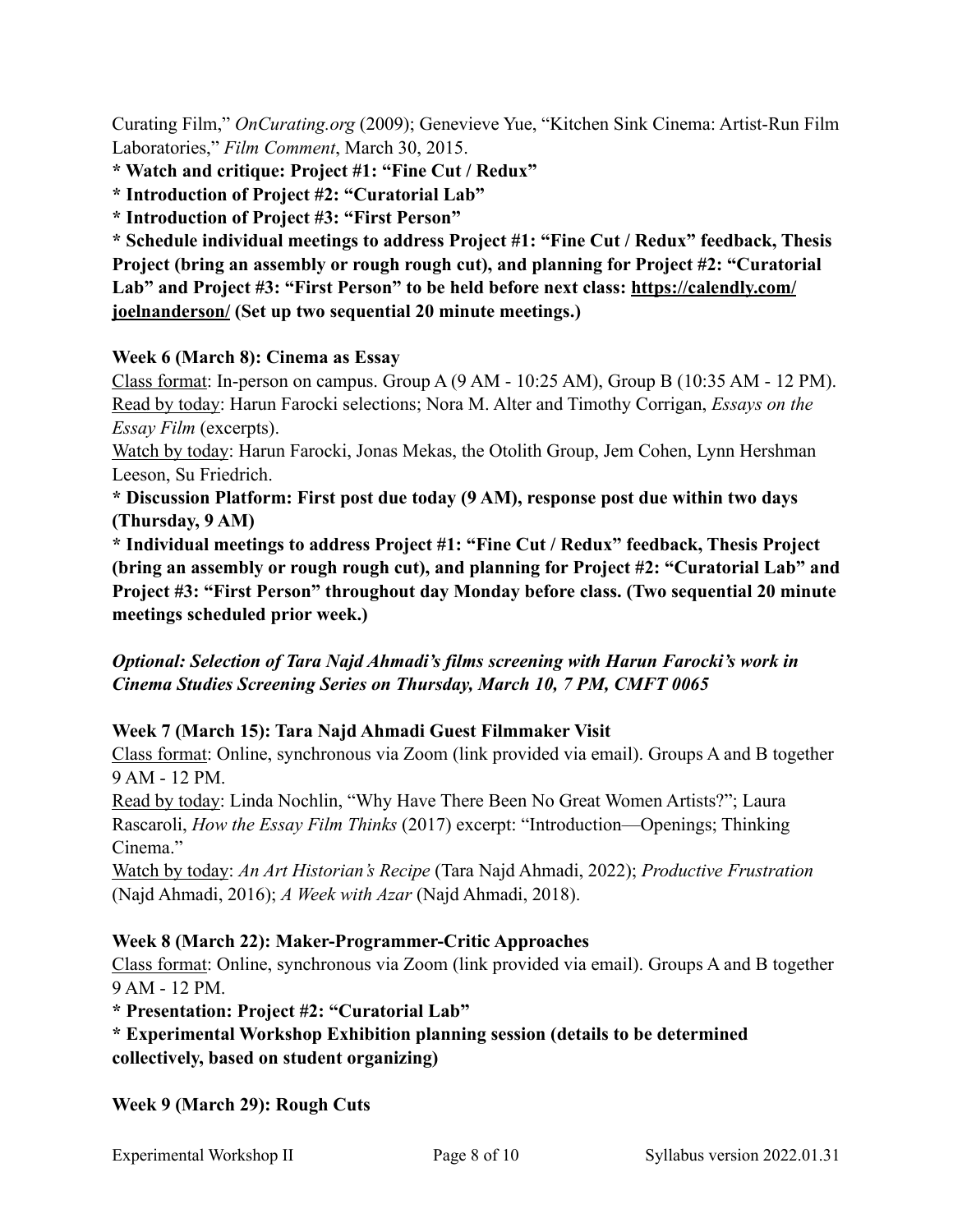Class format: In-person on campus. Group A (9 AM - 10:25 AM), Group B (10:35 AM - 12 PM). **\* Watch and critique: Thesis Project Rough Cuts**

## **Week 10 (April 5): Rough Cuts / Film Manifestos & Media Organizing**

Class format: In-person on campus. Group A (9 AM - 10:25 AM), Group B (10:35 AM - 12 PM). Read by today: Chi-hui Yang, "DOCUMENTARY POWER: A New Manifesto," 2018 "Getting Real" conference keynote; Cauleen Smith, "HUMAN\_3.0 READING LIST MANIFESTO," "COVID MANIFESTO."

Watch by today: Cauleen Smith, Pacific Northwest College of Art 2016 artist talk. In-class screening: Cauleen Smith.

Recommended viewing: *The Hour of the Furnaces* (Octavio Getino and Fernando Solanas, 1968).

Recommended reading: Allied Media Projects resources; Fernando Solanas and Octavio Getino, "Towards a Third Cinema: Notes and Experiences for the Development of a Cinema of Liberation in the Third World," in *Film Manifestos and Global Cinema Cultures: A Critical Anthology*, ed. Scott MacKenzie (Oakland: University of California Press, 2014): 230-249. Zarul Albakri, Teddie Co, Nick Deocampo, Kidlat Tahimik, Noriaki Tsuchimoto, Hsiung-ping "Peggy" Chiao, Manop Udomdej, Su-Chang Kong, Stephen Teo and Shinsuke Ogawa, "The Asian Filmmakers at Yamagata YIDFF Manifesto," in *Film Manifestos and Global Cinema Cultures*: 469-470.

**\* Watch and critique: Thesis Project Rough Cuts**

**Week 11 (April 12): No class (Spring holiday)** 

## *Note that the class schedule may be adjusted to accommodate for the date and format of the Experimental Workshop Exhibition, based on collective discussion and student organizing*

# **Week 12 (April 19): First Person**

Class format: In-person on campus. Group A (9 AM - 10:25 AM), Group B (10:35 AM - 12 PM). **\* Watch and critique: Project #3: "First Person"**

**\* Schedule individual meetings addressing Thesis Project rough cut and Project #3: "First Person" feedback to be held before next class: <https://calendly.com/joelnanderson/> (Set up two sequential 20 minute meetings.)**

# **Week 13 (April 26): A Thousand Suns**

Class format: In-person on campus. Group A (9 AM - 10:25 AM), Group B (10:35 AM - 12 PM). Read by today: N. Frank Ukadike, "The Hyena's Last Laugh: interview with Djibril Diop Mambety," *Transition* 78 (vol. 8, no. 2, 1999): 136-53; James Williams, "A Thousand Suns: Traversing the Archive and Transforming Documentary in Mati Diop's *Mille Soleils*," *Film Quarterly* (Fall 2016): 85-95.

Watch by today: Djibril Diop Mambéty's *The Journey of the Hyena* ("Touki Bouki," 1973); *The Little Girl Who Sold the Sun* ("La petite vendeuse de soleil," 1999). In-class screening: Mati Diop.